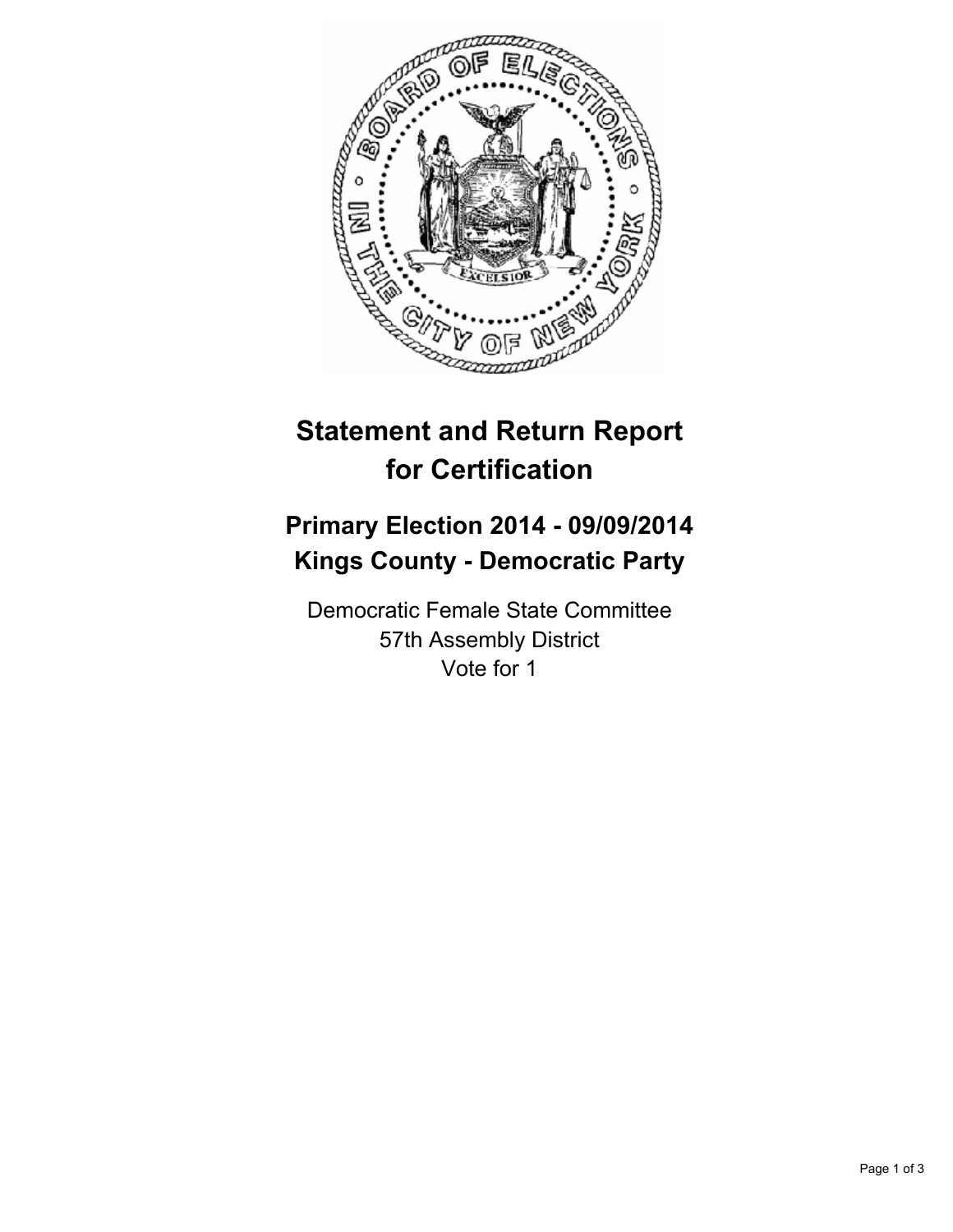

### **Assembly District 57**

| <b>PUBLIC COUNTER</b>                                    | 8,339                   |
|----------------------------------------------------------|-------------------------|
| <b>EMERGENCY</b>                                         | 0                       |
| ABSENTEE/MILITARY                                        | 311                     |
| <b>FEDERAL</b>                                           | 0                       |
| <b>SPECIAL PRESIDENTIAL</b>                              | 0                       |
| <b>AFFIDAVIT</b>                                         | 72                      |
| <b>Total Ballots</b>                                     | 8,722                   |
| Less - Inapplicable Federal/Special Presidential Ballots | 0                       |
| <b>Total Applicable Ballots</b>                          | 8,722                   |
| RENEE T. COLLYMORE                                       | 3,565                   |
| <b>OLANIKE T. ALABI</b>                                  | 4,012                   |
| CHRISTINA FOTI (WRITE-IN)                                | 2                       |
| CORAPHNITA MAHR (WRITE-IN)                               | 1                       |
| CYNTHIA BARTEN (WRITE-IN)                                | 1                       |
| DANIEL RAY (WRITE-IN)                                    | $\overline{\mathbf{c}}$ |
| DARI RODRIGUEZ (WRITE-IN)                                | $\mathbf{1}$            |
| DEREK JETER (WRITE-IN)                                   | $\overline{2}$          |
| DEVORA WAGSCHAL (WRITE-IN)                               | 1                       |
| EDWARD CENCERIE (WRITE-IN)                               | 1                       |
| HILARY CLINTON (WRITE-IN)                                | 1                       |
| JOAN RIVERS (WRITE-IN)                                   | 2                       |
| MARTIN MALAVE DILAN (WRITE-IN)                           | 1                       |
| NILS EKLUND (WRITE-IN)                                   | 1                       |
| RANDY A. CREDICO (WRITE-IN)                              | 1                       |
| RUDAIN DONANG (WRITE-IN)                                 | 1                       |
| SHIRLEY PATTERSON (WRITE-IN)                             | 1                       |
| TRIADA STUMPS (WRITE-IN)                                 | 1                       |
| UNATTRIBUTABLE WRITE-IN (WRITE-IN)                       | 13                      |
| <b>Total Votes</b>                                       | 7,610                   |
| Unrecorded                                               | 1,112                   |